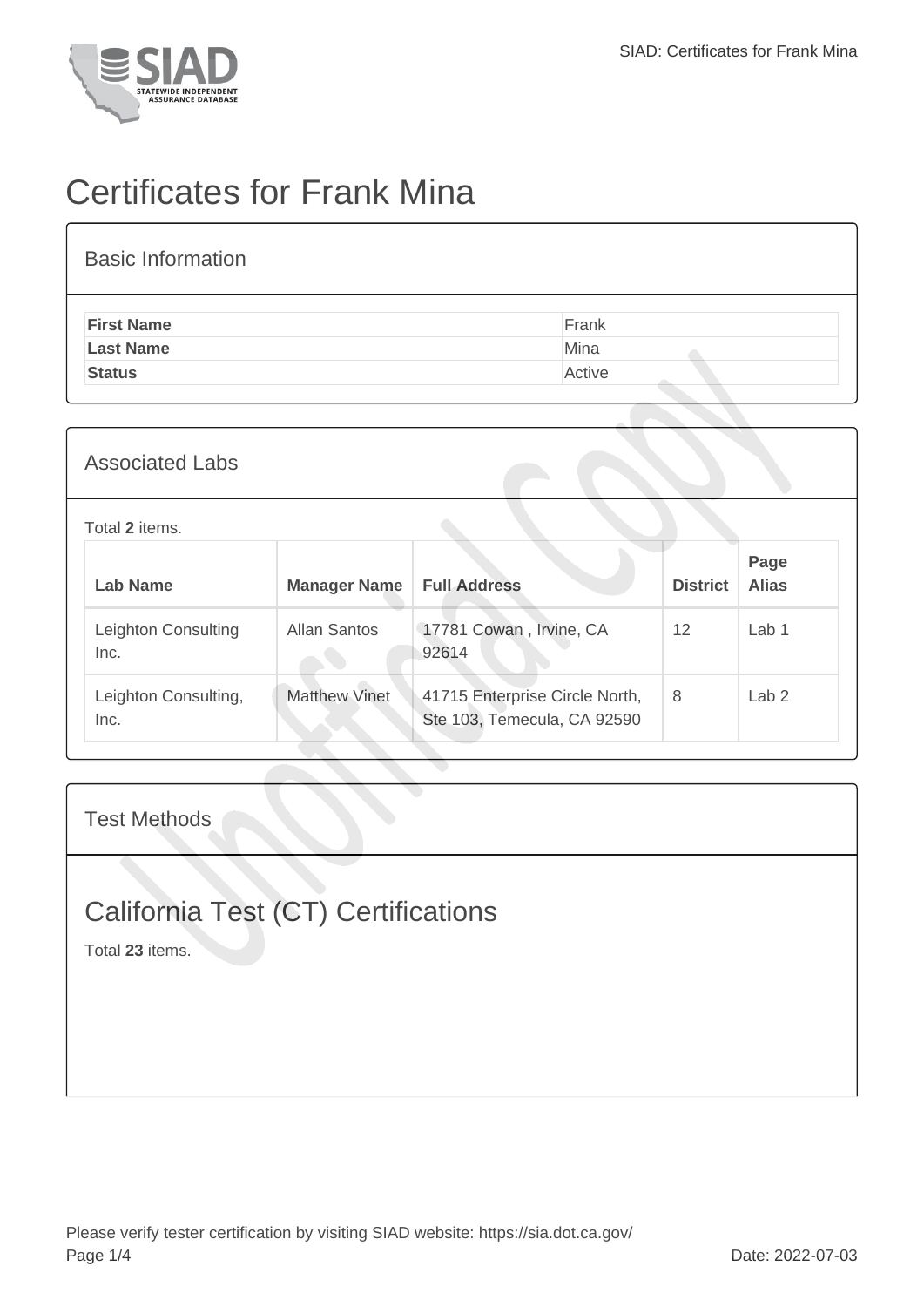

| <b>Test Method</b>                                                                  | <b>Expiration</b><br><b>Date</b> | <b>Status</b>  | <b>IA Responsible</b>         | Within<br>Lab(s)<br><b>Scope</b> | <b>Comments</b>   |
|-------------------------------------------------------------------------------------|----------------------------------|----------------|-------------------------------|----------------------------------|-------------------|
| CT 105 Calculations -<br>Gradings (JTCP - HMA I<br>$/$ S&A)                         | 2021-09-28                       | Expired        | <b>Biplab</b><br>Bhattacharya | Lab $1,$<br>Lab <sub>2</sub>     | (No<br>comments)  |
| CT 106 Definitions -<br>Specific Gravity (SpG)                                      | 2023-06-30                       | Active         | Robby<br>Rodriguez            | Lab $1,$<br>Lab <sub>2</sub>     | (No.<br>comments) |
| CT 125 AGG Sampling -<br><b>AGGREGATES (JTCP -</b><br><b>HMA I / S&amp;A)</b>       | 2021-09-28                       | Expired        | <b>Biplab</b><br>Bhattacharya | Lab $1$ ,<br>Lab <sub>2</sub>    | (No<br>comments)  |
| CT 201 Sample<br>Preparation - Soil and<br>Aggregates (JTCP -<br><b>S&amp;A)</b>    | 2021-09-28                       | Expired        | <b>Biplab</b><br>Bhattacharya | Lab $1,$<br>Lab <sub>2</sub>     | (No<br>comments)  |
| CT 202 Sieve analysis -<br>Fine and Coarse<br>Aggregates (JTCP -<br><b>S&amp;A)</b> | 2021-09-28                       | <b>Expired</b> | <b>Biplab</b><br>Bhattacharya | Lab $1,$<br>Lab <sub>2</sub>     | (No<br>comments)  |
| CT 205 Percent<br><b>Crushed Particles</b><br>$(JTCP - S&A)$                        | 2021-09-28                       | Expired        | <b>Biplab</b><br>Bhattacharya | Lab $1,$<br>Lab <sub>2</sub>     | (No<br>comments)  |
| CT 206 SpG &<br>Absorption - Coarse<br>Aggregates                                   | 2017-08-31                       | Expired        | Robby<br>Rodriguez            | Lab $1,$<br>Lab <sub>2</sub>     | (No<br>comments)  |
| CT 207 SpG &<br>Absorption - Fine<br>Aggregates                                     | 2017-08-31                       | Expired        | Robby<br>Rodriguez            | Lab $1,$<br>Lab <sub>2</sub>     | (No<br>comments)  |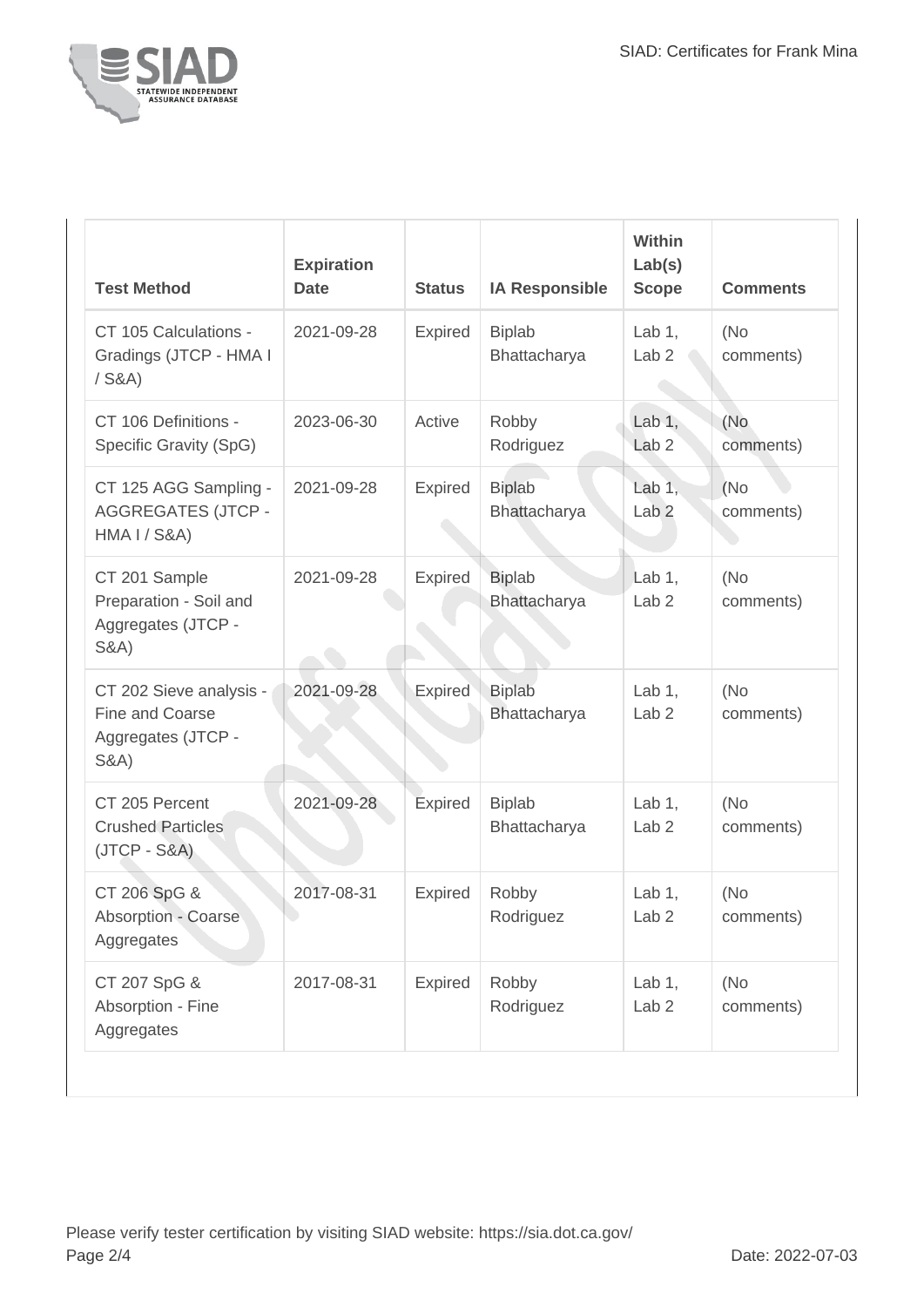

| <b>Test Method</b>                                                                            | <b>Expiration</b><br><b>Date</b> | <b>Status</b>  | <b>IA Responsible</b>         | Within<br>Lab(s)<br><b>Scope</b> | <b>Comments</b>   |
|-----------------------------------------------------------------------------------------------|----------------------------------|----------------|-------------------------------|----------------------------------|-------------------|
| CT 216 Relative<br>Compaction - Soils and<br>Aggregates (JTCP -<br><b>S&amp;A)</b>            | 2021-09-28                       | Expired        | <b>Biplab</b><br>Bhattacharya | Lab $1$ ,<br>Lab <sub>2</sub>    | (No)<br>comments) |
| CT 217 Sand Equivalent<br>(JTCP - S&A)                                                        | 2021-09-28                       | Expired        | <b>Biplab</b><br>Bhattacharya | Lab $1$ ,<br>Lab <sub>2</sub>    | (No<br>comments)  |
| CT 226 Moisture<br>Content - Soils and<br>Aggregates (JTCP -<br><b>S&amp;A)</b>               | 2021-09-28                       | Expired        | <b>Biplab</b><br>Bhattacharya | Lab $1,$<br>Lab <sub>2</sub>     | (No)<br>comments) |
| CT 227 Cleanness<br>Value (JTCP - S&A)                                                        | 2021-09-28                       | <b>Expired</b> | <b>Biplab</b><br>Bhattacharya | Lab $1,$<br>Lab <sub>2</sub>     | (No<br>comments)  |
| CT 229 Durability (JTCP<br>$-S&A)$                                                            | 2021-09-28                       | <b>Expired</b> | <b>Biplab</b><br>Bhattacharya | Lab $1$ ,<br>Lab <sub>2</sub>    | (No)<br>comments) |
| CT 504 Air Content of<br>PCC - Pressure Method<br>(JTCP - PCC)                                | 2021-05-14                       | <b>Expired</b> | <b>Biplab</b><br>Bhattacharya | Lab $1$ ,<br>Lab <sub>2</sub>    | (No)<br>comments) |
| CT 518 Unit Weight -<br>PCC (JTCP - PCC)                                                      | 2021-05-14                       | Expired        | <b>Biplab</b><br>Bhattacharya | Lab $1$ ,<br>Lab <sub>2</sub>    | (No<br>comments)  |
| CT 521 Compressive<br>Strength - PCC                                                          | 2020-02-05                       | Expired        | Seree Yenjai                  | Lab $1,$<br>Lab <sub>2</sub>     | (No<br>comments)  |
| CT 523.1 Section B.1 &<br><b>B.2 Flexural Strength</b><br>(Field Fabrication)<br>(JTCP - PCC) | 2020-02-05                       | <b>Expired</b> | Seree Yenjai                  | Lab $1$ ,<br>Lab <sub>2</sub>    | (No)<br>comments) |